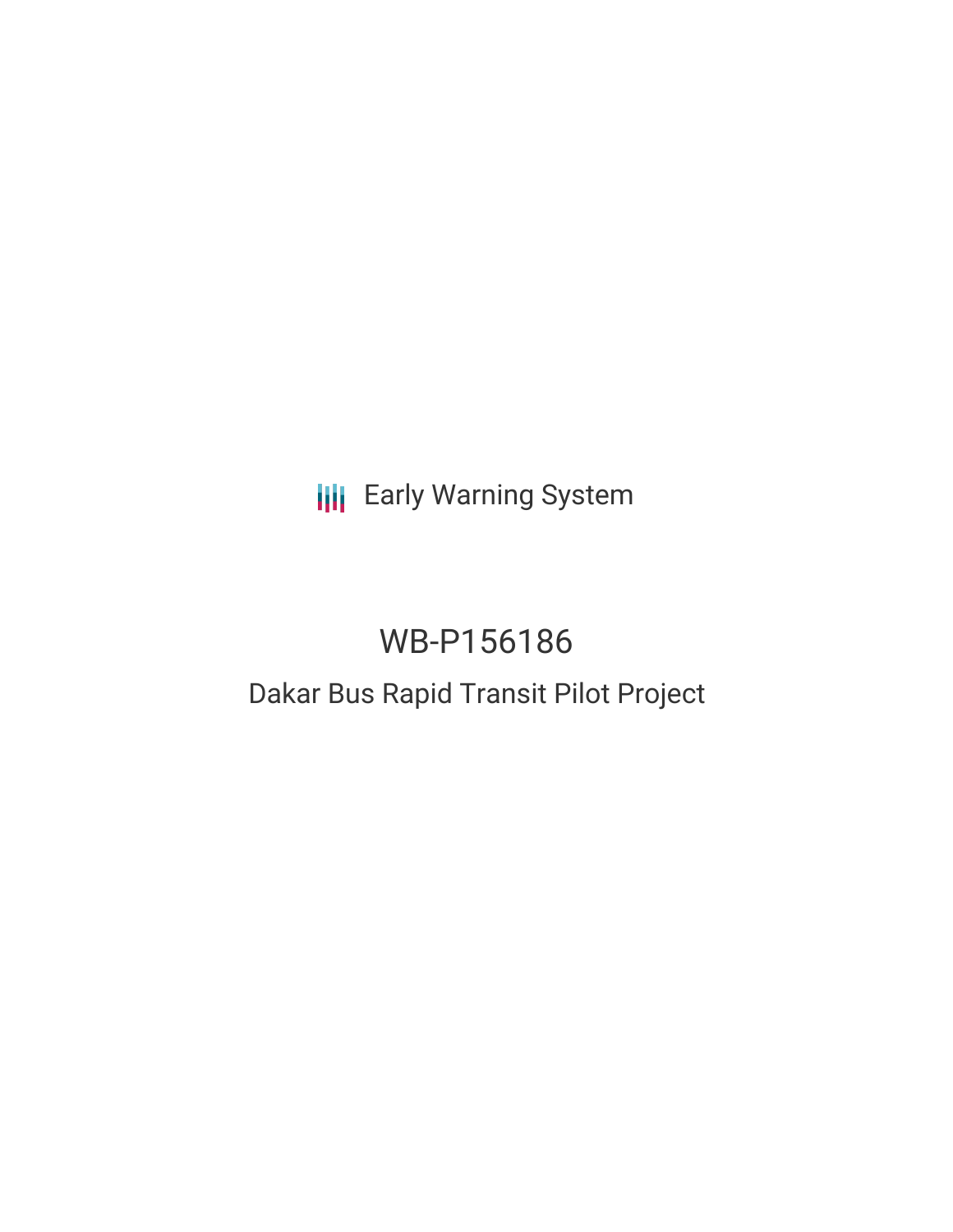

## **Quick Facts**

| <b>Countries</b>               | Senegal                           |
|--------------------------------|-----------------------------------|
| <b>Financial Institutions</b>  | World Bank (WB)                   |
| <b>Status</b>                  | Active                            |
| <b>Bank Risk Rating</b>        | A                                 |
| <b>Voting Date</b>             | 2017-05-25                        |
| <b>Borrower</b>                | GOVERNMENT OF REPUBLIC OF SENEGAL |
| <b>Sectors</b>                 | Transport                         |
| <b>Investment Amount (USD)</b> | \$300.00 million                  |
| <b>Project Cost (USD)</b>      | \$426.30 million                  |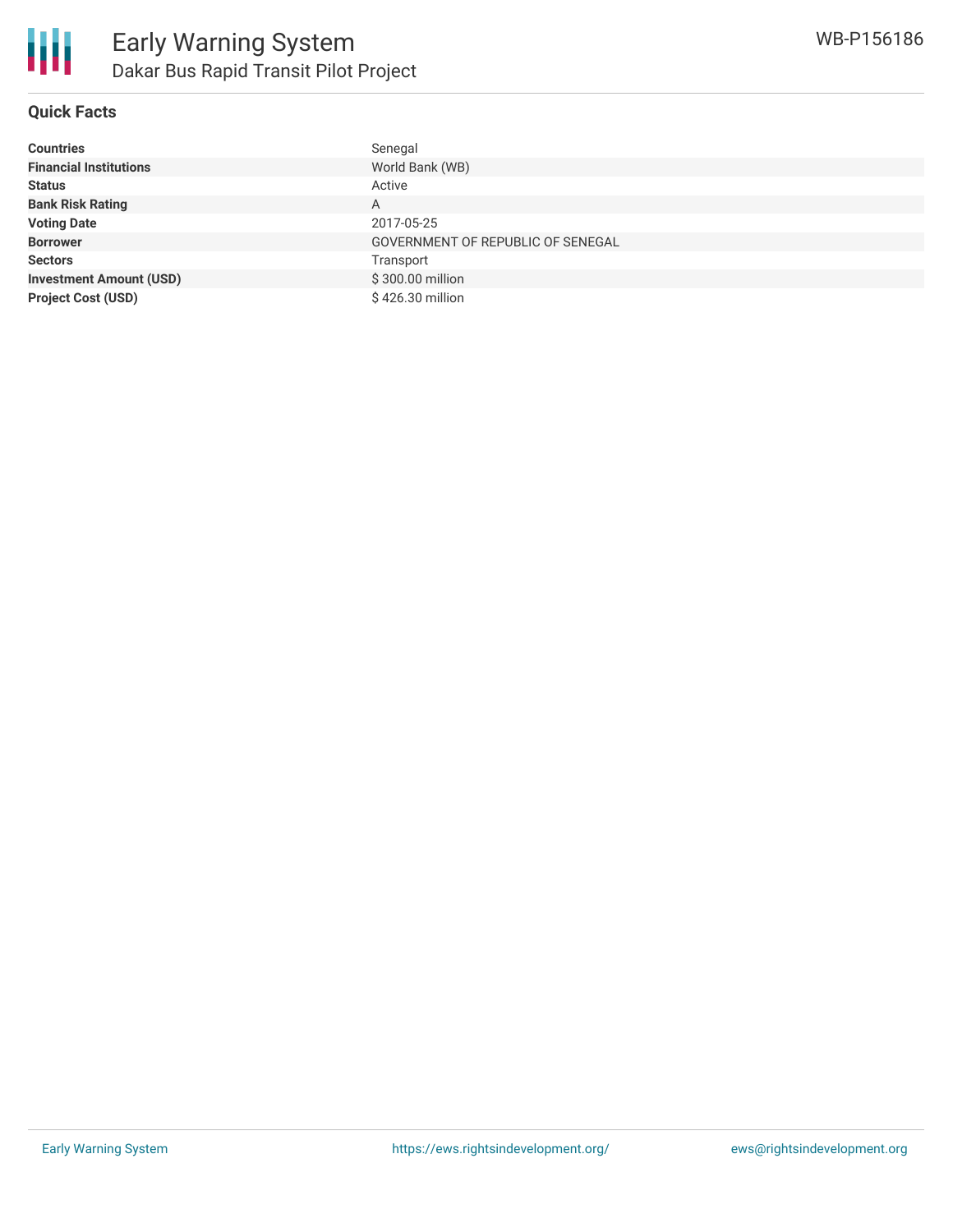

#### **Project Description**

The development objective of Dakar Bus Rapid Transit Pilot (BRT) Project for Senegal is to enhance urban mobility between Dakar and Guédiawaye through the development of a Bus Rapid Transit (BRT) corridor. This project has four components. 1) The first component, BRT Infrastructure, Fleet, and Systems, aims to finance goods, works, and services for detailed design, construction, and supervision of the BRT core infrastructure including the road infrastructure and its drainage system, landscaping, depot, terminals, stations, intersections, corridor traffic management systems, pedestrian crosswalks, sidewalks, and some bike lanes along the corridor. 2) The second component, Public transport network restructuring and road works, aims to finance goods, works, and services for road works along feeder routes, road works on vicinal roads to support diverted traffic due to suppressing of left turn movement as well as reduction of the ROW, and provision of urban furniture for public transport along feeder routes. 3) The third component, Capacity building and project management, aims to finance provision of technical assistance, operational costs, and capacity building in project implementation as well as in sustainable monitoring and supervising of BRT operations (including a mirror system), fiduciary and safeguard activities, monitoring and evaluation (M and E), and financial audits. 4) The fourth component, Road safety, aims to finance provision of road safety technical assistances, education and sensitization campaigns of local communities to the BRT operations, and training and equipment.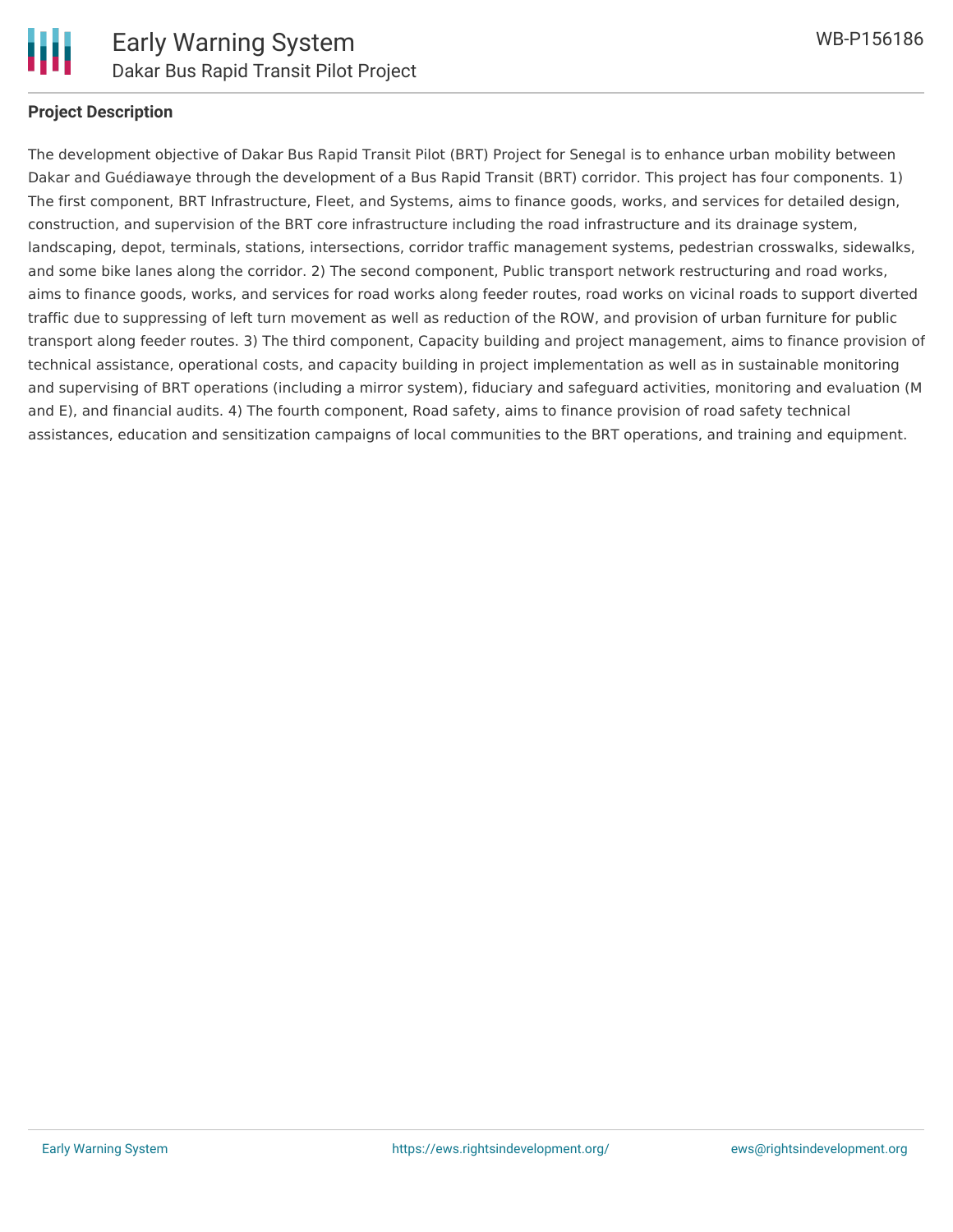### **Investment Description**

World Bank (WB)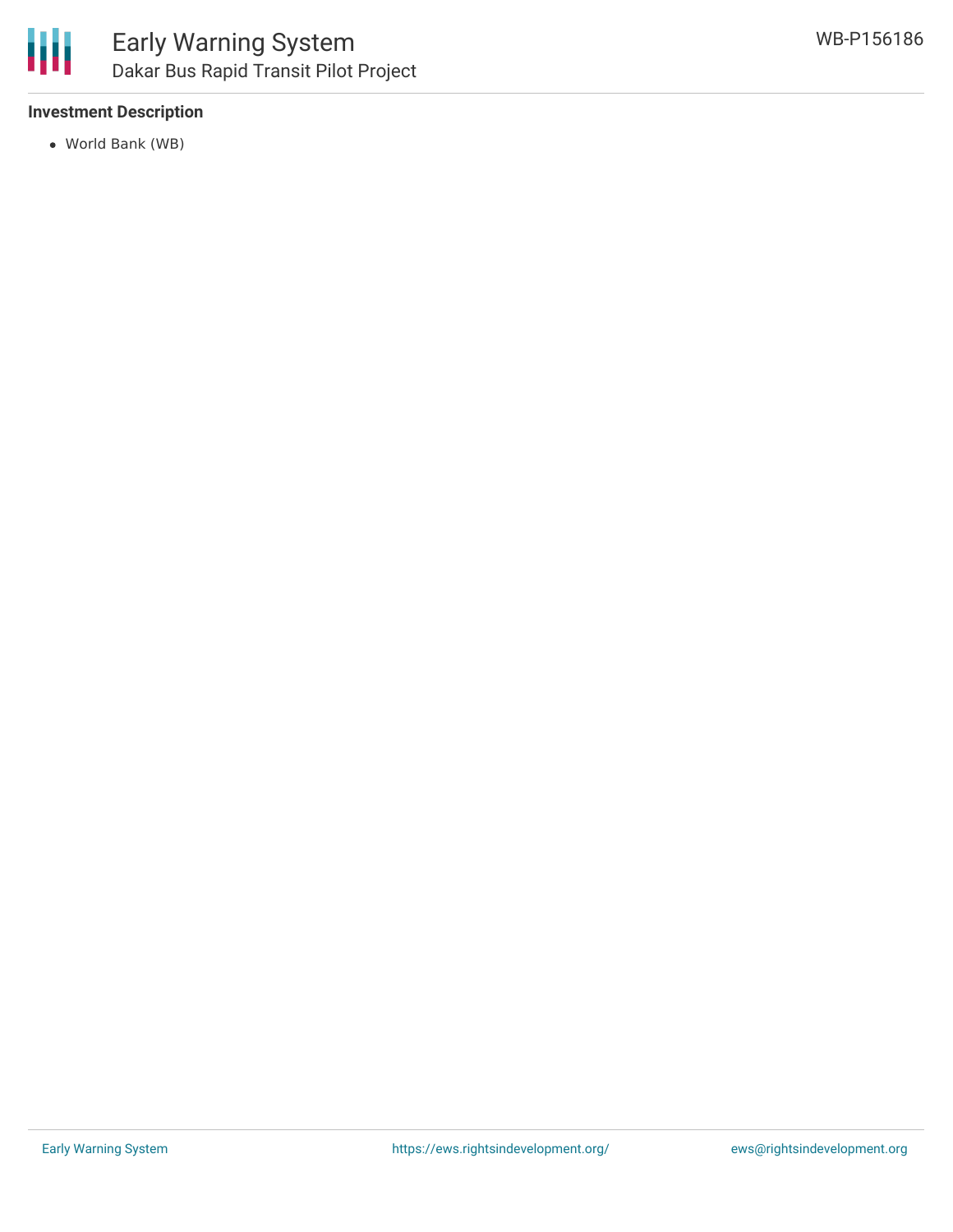

#### **Contact Information**

**CETUD** Thierno Birahim Aw Directeur General thierno.aw@gmail.com

#### ACCOUNTABILITY MECHANISM OF WORLD BANK

The World Bank Inspection Panel is the independent complaint mechanism and fact-finding body for people who believe they are likely to be, or have been, adversely affected by a World Bank-financed project. If you submit a complaint to the Inspection Panel, they may investigate to assess whether the World Bank is following its own policies and procedures for preventing harm to people or the environment. You can contact the Inspection Panel or submit a complaint by emailing ipanel@worldbank.org. You can learn more about the Inspection Panel and how to file a complaint at: http://ewebapps.worldbank.org/apps/ip/Pages/Home.aspx.